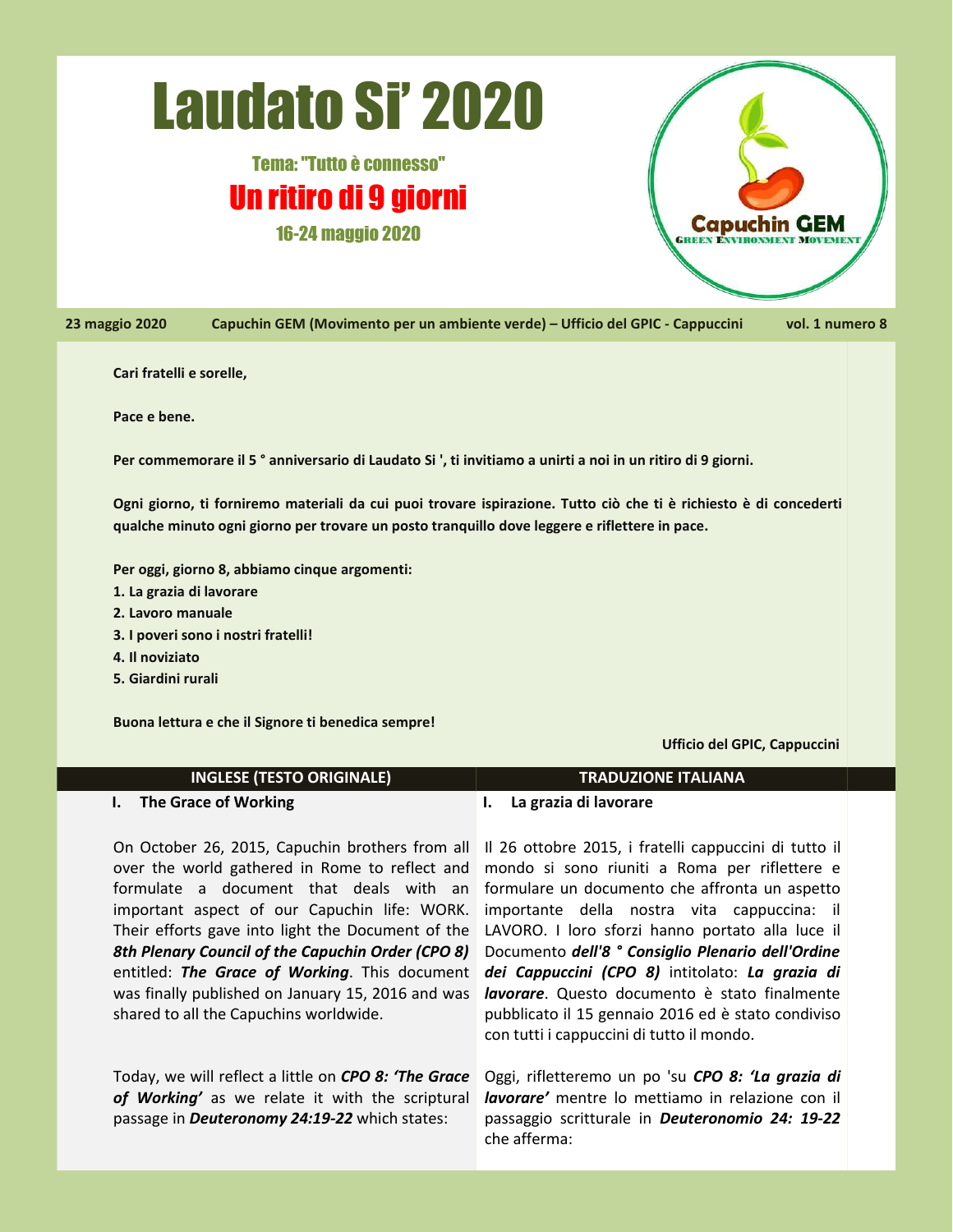*" <sup>19</sup> When you reap your harvest in your field, and have forgotten a sheaf in the field, you shall not go back to get it;it shall be for the sojourner, the fatherless, and the widow; that the LORD your God may bless you in all the work of your hands. <sup>20</sup> When you beat your olive trees, you shall not go* over the boughs again; it shall be for the sojourner,<br>the fatherless, and the widow.<sup>21</sup> When you gather *the grapes of your vineyard, you shall not glean it afterward; it shall be for the sojourner, the fatherless, and the widow.<sup>22</sup> You shall remember that you were a slave in the land of Egypt; therefore I command you to do this." - Deuteronomy 24: 19-22*

This passage touches on two important aspect of our Capuchin life: *Manual work* and *Solidarity with those who are poor and hungry*. The mention of harvesting crops from the field, gathering the fruits from olive trees and gathering of grapes from the vineyard highlights a special form of work that brings us into direct contact with creation; *Manual work*. At the same time, the passage suggests to us that the fruits of our labors are communal and are not just for ourselves. It tells us that we need to share the graces received from the Lord with those who have no means of acquiring food.

Modern times have led Capuchin brothers to engage in various forms of work as they continue to serve in the vineyard of the Lord. We see friars engaged in many fields such as medicine, law, engineering, nursing, carpentry, plumbing, medicina, education, counseling, church ministry and many more.

CPO 8 recognizes this reality and proposes that:

*"After assessing the abilities and the aptitudes of the friars in formation, (we should) let them be sent for specialization also in fields not linked to ordained ministry (agriculture, medicine, economics, information technology, social sciences, etc.), adopting this criterion also in the assignment of study burses." - CPO 8 #12*

"*The formation of the friars should prepare them to engage in a professional way the issues affecting society, even offering them the opportunity to live among the poor for a good period of time before perpetual profession." - CPO della professione perpetua."- CPO 8 #148 #14*

" <sup>19</sup> Allorché, facendo la mietitura nel tuo campo, vi avrai dimenticato qualche manipolo, non tornerai indietro a prenderlo; sarà per lo straniero, per l'orfano e per la vedova, affinché l'Eterno, il tuo Dio, ti benedica in tutta l'opera delle tue mani.<sup>20</sup> Quando scoterai i tuoi ulivi, non starai a cercar le ulive rimaste sui rami; saranno per lo straniero, per l'orfano e per la vedova. <sup>21</sup> Quando vendemmierai la tua vigna, non starai a coglierne i raspolli; saranno per lo straniero, per l'orfano e per la vedova.<sup>22</sup> E ti ricorderai che sei stato schiavo nel paese d'Egitto; perciò ti comando che tu faccia così." *Deuteronomio 24:19-22*

Questo passaggio tocca due aspetti importanti della nostra vita cappuccina: *il lavoro manuale* e *la solidarietà con coloro che sono poveri e affamati*. La menzione della raccolta delle colture dal campo, della raccolta dei frutti dagli ulivi e della raccolta delle uve dal vigneto evidenzia una forma speciale dilavoro che ci mette in contatto diretto con la creazione; *Lavoro manuale*. Allo stesso tempo, il passaggio ci suggerisce che i frutti delle nostre fatiche sono comuni e non sono solo per noi stessi. Ci dice che dobbiamo condividere le grazie ricevute dal Signore con coloro che non hanno alcun mezzo per procurarsi il cibo.

Itempi moderni hanno portato i fratelli cappuccini a impegnarsi in varie forme di lavoro mentre continuano a servire nella vigna del Signore. Vediamo i frati impegnati in molti campi come diritto, ingegneria, assistenza infermieristica, carpenteria, idraulica, istruzione, consulenza, ministero ecclesiastico e molti altri.

CPO 8 riconosce questa realtà e propone che:

*"Valutate le capacità e le attitudini dei fratelli in formazione, questi vengano avviati alla specializzazione anche in ambitinon legati al ministero ordinato (agricoltura, medicina, economia, informatica, scienze sociali, ecc.), adottando tale criterio anche nell'assegnazione delle borse di studio."- CPO 8 #12*

*"I frati siano formati ad impegnarsi in modo professionale nelle realtà che operano a livello sociale, dando anche l'opportunità di vivere fra i poveri per un consistente periodo di tempo prima*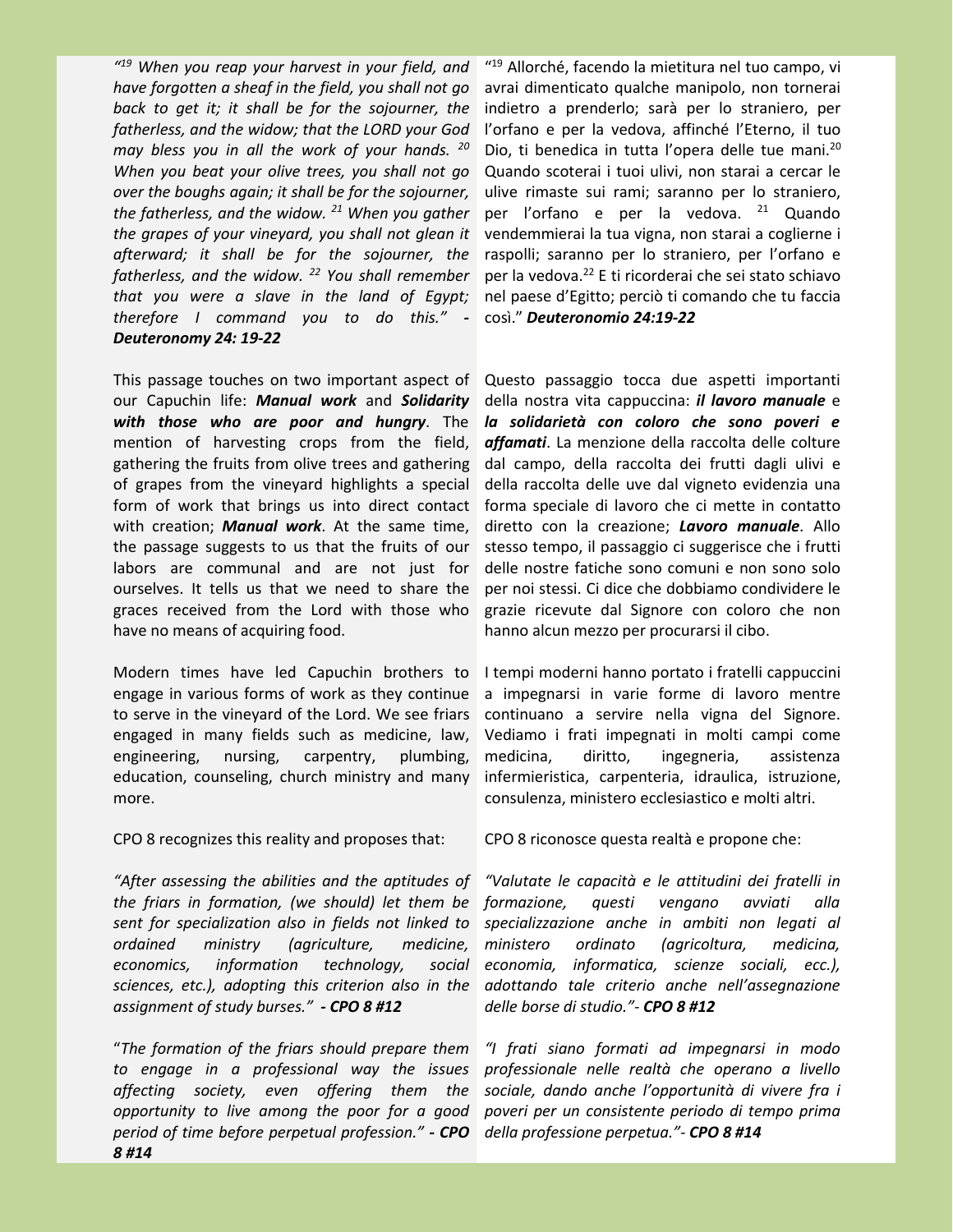### Despite, the variedness of our apostolates, there is one kind of work that I believe all Capuchins cannot do without because it is part of our tradition and it is beneficial to our Capuchin life: MANUAL WORK.

It is heartwarming to note that even in modern times, the tradition of working with our hands in the field as a fraternity can still be observed in many friaries especially in houses of formation. The *horarium* of Formation houses worldwide often includes manual work as part of fraternal life together with prayer, study, household chores and recreation. Experience has taught us, that working together in a garden or a field promotes better fraternal interactions and strengthens the bond between brothers.

*"Manual and domestic work makes us experience an altruistic love for the brothers, in the humility and minority of service. If practiced with devotion, beginning from initial formation, it allows us to develop a sense of belonging to the local fraternity and to the circumscription." - CPO 8 #10*

*"The Capuchin tradition has also made work an ordinary part of daily life. Our history is continually enriched by the lives and example of friars who serve the community with all their physical, mental, and spiritual abilities." - CPO 8 #2*

The role of the formator is vital in instilling this aspect of our Capuchin life among our young friars. CPO 8 emphasizes this by stating that, *"It is important, therefore, that the formators especially participate in domestic and manual work, each according to his own ability, and so communicate the value of such work as a dimension that characterizes our style of life."- CPO 8 #9*

Manual work also contributes greatly to prayer and contemplation. It provides a venue for friars

Nonostante la varietà dei nostri apostolati, esiste un tipo di lavoro di cui credo che tutti i cappuccini non possano fare a meno perché fa parte della nostra tradizione ed è vantaggioso per la nostra vita cappuccina: IL LAVORO MANUALE.

**II. Lavoro manuale**

È commovente notare che anche nei tempi moderni, la tradizione di lavorare con le nostre mani sul campo come fraternità può ancora essere osservata in molti conventi specialmente nelle case di formazione. *L'orario* delle case di formazione in tutto il mondo spesso include lavori manuali come parte della vita fraterna insieme a preghiera, studio, faccende domestiche e svago. L'esperienza ci ha insegnato che lavorare insieme in un giardino o in un campo promuove migliori interazioni fraterne e rafforza il legame tra fratelli.

*"Il lavoro manuale e domestico ci fa sperimentare l'amore oblativo per i fratelli, nell'umiltà e minorità del servizio. Se praticato con devozione, fin dalla formazione iniziale ci permette di sviluppare il senso di appartenenza alla fraternità locale e alla circoscrizione." - CPO 8 #10*

*"Anche la tradizione cappuccina ha assunto il lavoro come parte ordinaria della sua vita quotidiana. La nostra storia è continuamente arricchita dalla vita e dall'esempio di frati che servono la comunità con tutte le loro capacità fisiche, mentali e spirituali."- CPO 8 #2*

Il ruolo del formatore è vitale per instillare questo aspetto della nostra vita cappuccina tra i nostri giovani frati. CPO 8 sottolinea questo affermando che, *"È importante, pertanto, che specialmente i formatori partecipino al lavoro domestico e manuale, ciascuno secondo la propria capacità, così da trasmettere il valore di tale lavoro come dimensione che caratterizza il nostro stile di vita." - CPO 8 #9*

|              |           | Anche il lavoro manuale contribuisce |                   |  |
|--------------|-----------|--------------------------------------|-------------------|--|
| notevolmente | alla alla | preghiera e                          | alla <sup>'</sup> |  |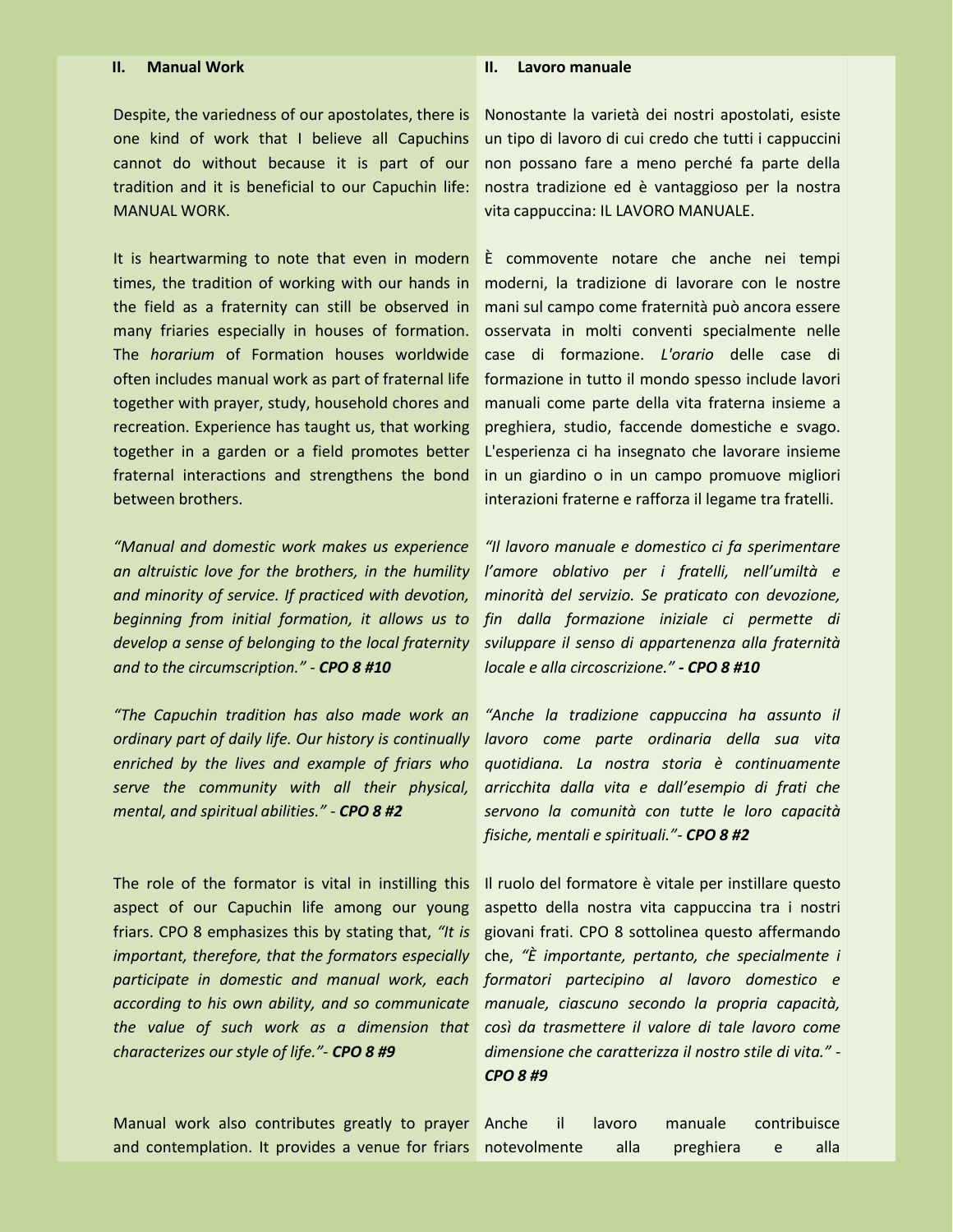contemplative prayer as they cultivate the earth. Our experience of prayer and contemplation while working in the field can then be extended to other works and apostolates.

*"Every workbench, desk, ironing board, or kitchen counter can become an 'altar' where the work of our hands and the intentions of our hearts are presented to the Lord of the harvest. Our work becomes liturgical and therefore prayer. One doesn't work so much by himself, or for himself, but in communion with others." – CPO 8 #5*

**III. The poor are our brothers!**

Now we go to the social dimension of our work.<br>Deuteronomy 24:19-22 teaches us that whatever

blessings we receive from God, especially the fruits of our labor, are not just only for ourselves. They also must be shared with others.

*"We Capuchin friarsare called to provide whatever is necessary for our support through our work and to share thiswith the poor." - CPO 8 #6*

*"Let us remember that the purpose of our work is not only to ensure our support, but to share our life with people, putting ourselves at their service as lesser brothers. Every circumscription of the Order shall have at least one structure to provide assistance and advancement for the poor." - CPO 8 #20*

The scripture reading reflects clearly the dynamics of JPIC (Justice, Peace and Integrity of Creation). It reminds us to share God's blessings that we receive through the abundance of creation with foreigners, the orphans and the widows. It is important to note that the abundance we received from creation was the result of the care we rendered to creation through our manual work. In this scripture passage, we see all together the elements of JPIC: dialogue, justice and care for creation.

to experience moments of silence, self contemplazione. Offre-ai-frati-un-luogo-per-vivere introspection, spiritual reflections and momenti di silenzio, auto introspezione, riflessioni spirituali e preghiera contemplativa mentre coltivano la terra. La nostra esperienza di preghiera e contemplazione mentre lavoriamo sul campo può quindi essere estesa ad altre opere e apostolati.

> *"Ogni tavolo di lavoro, scrivania, stireria o piano di cucina può diventare un 'altare' dove il lavoro delle nostre mani e l'intenzione dei nostri cuori sono presentati al Signore della messe. Il nostro lavoro diventa liturgico ed è quindi preghiera. Non si lavora tanto da se stessi, o per se stessi, ma in comunione con gli altri."– CPO 8 #5*

#### **III. I poveri sono i nostri fratelli!**

Ora andiamo alla dimensione sociale del nostro lavoro.

Deuteronomio 24: 19-22 ci insegna che qualunque benedizione riceviamo da Dio, specialmente i frutti del nostro lavoro, non è solo per noi stessi. Inoltre devono essere condivisi con gli altri.

*"Noi frati cappuccini siamo chiamati a procurarci con il lavoro il necessario per il nostro sostentamento e a condividerlo con i poveri."- CPO 8 #6*

*"Ricordiamo che lo scopo del nostro lavoro non è solo quello di assicurare il nostro sostentamento, ma di condividere la vita con gli uomini, mettendoci al loro servizio come frati minori. Ogni circoscrizione dell'Ordine abbia almeno una struttura di aiuto e di promozione per i poveri." - CPO 8 #20*

La lettura delle Scritture riflette chiaramente le dinamiche di GPIC (Giustizia, Pace e Integrità della Creazione). Ci ricorda di condividere le benedizioni di Dio che riceviamo attraverso l'abbondanza della creazione con gli stranieri, gli orfani e le vedove. È importante notare che l'abbondanza che abbiamo ricevuto dalla creazione è stata il risultato della cura che abbiamo reso alla creazione attraverso il nostro lavoro manuale. In questo passo delle Scritture vediamo tutti insieme gli elementi di GPIC: dialogo, giustizia e cura del creato.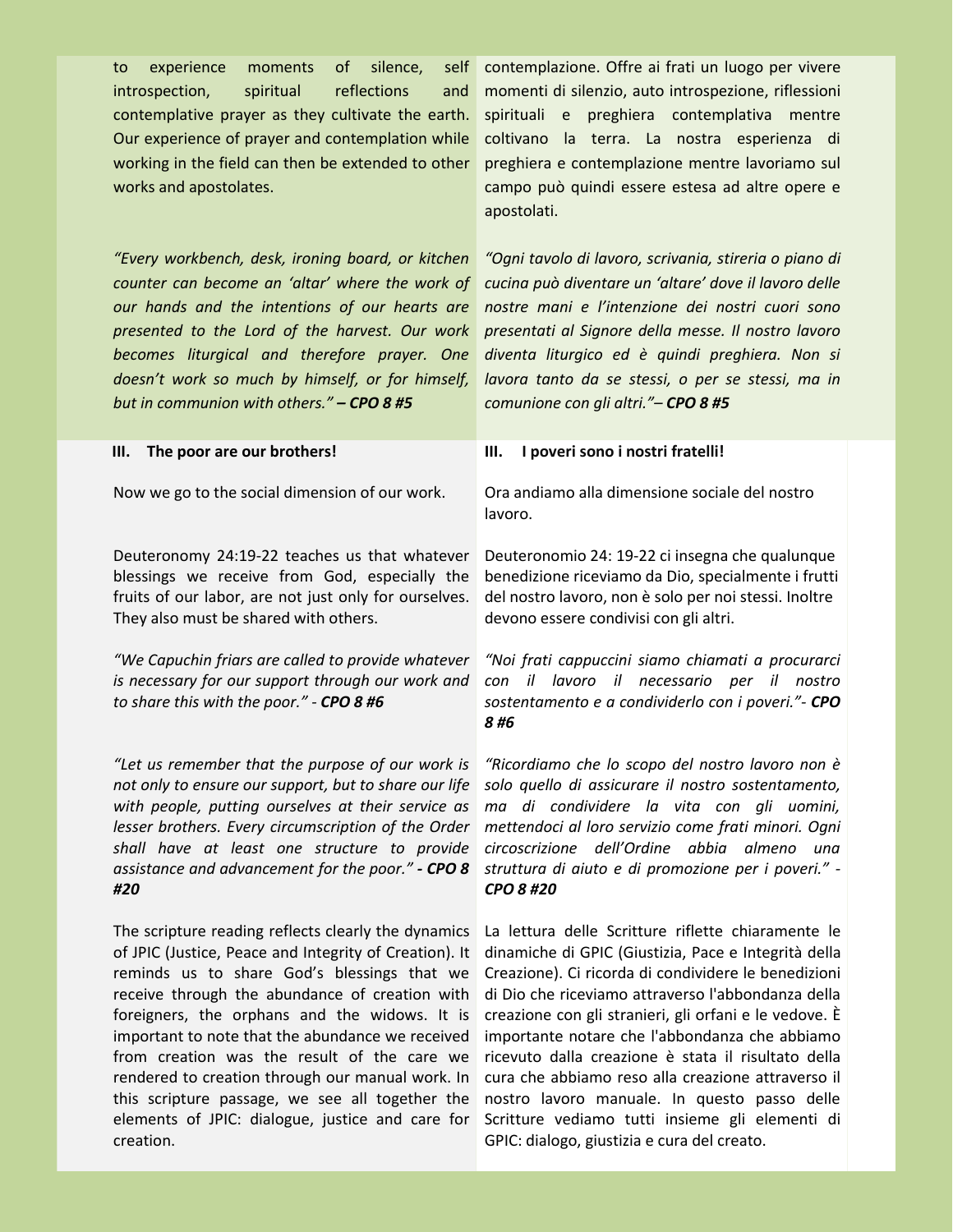As we reflect further on our Capuchin tradition, we realize that it invites us to go a step further than just sharing the excess of what we have received. Our tradition challenges us to share even the choicest parts with the poor. This reminds us of our Capuchin *questors* who shared first with the poor what they have received from their questing and whatever is left, they take with them to the convent.

We share the choicest portions with the poor because the poor are our brothers. Whatever we have also belong to the poor. We operate in the knowledge that, being brothers and sisters, we deserve equal shares. This point of view is very radical and we often fail in this regard. But the important thing is that we are aware of it and we are constantly working towards it.

To make the radical even more radical, CPO 8 challenges us to take another step forward. Aside from generously sharing our resources with the poor, we are also asked by it to work hand in hand with them. *"We are not called only to work for the poor, but above all with the poor." - CPO 8 #18*

The journey towards this radical way of living is a long and challenging one hence there is a need for us promote love for the poor among our young brothers early in their formative years.

#### **IV. The Novitiate**

#### **To encounter Jesus in creation, in the oratory and in the faces of the poor**

In the Philippine, the Capuchin Novitiate is situated in Baguio City. Here, the Novice Master receives novices from several circumscriptions of the Pacific Asia Capuchin Conference. Hence, the novices do not come only from the Philippine Province but also from other countries in Pacific Asia (e.g. Malaysia, Korea, New Zealand, Papua New Guinea etc). This environment teaches our novices that the Capuchin Order is international. It opens the door for them to learn to dialogue with people that belong to different cultures.

Mentre riflettiamo ulteriormente sulla nostra tradizione cappuccina, ci rendiamo conto che ci invita a fare un passo oltre la semplice condivisione dell'eccesso di ciò che abbiamo ricevuto. La nostra tradizione ci sfida a condividere anche le parti più scelte con i poveri. Questo ci ricorda i nostri *questori* cappuccini che hanno condiviso prima con i poveri ciò che hanno ricevuto dalle loro ricerche e tutto ciò che resta, portano con sé nel convento.

Condividiamo le porzioni più scelte con i poveri perché i poveri sono i nostri fratelli. Qualunque cosa abbiamo appartiene anche ai poveri. Operiamo nella consapevolezza che, essendo fratelli e sorelle, meritiamo quote uguali. Questo punto di vista è molto radicale e spesso falliamo in questo senso. Ma l'importante è che ne siamo consapevoli e lavoriamo costantemente per raggiungerlo.

Per rendere il radicale ancora più radicale, CPO 8 ci sfida a fare un altro passo avanti. Oltre a condividere generosamente le nostre risorse con i poveri, ci viene anche chiesto di lavorare mano nella mano con loro. *"Non siamo chiamati solamente a lavorare per i poveri, ma soprattutto con i poveri."- CPO 8 #18*

Il cammino verso questo stile di vita radicale è lungo e stimolante, quindi è necessario che promuoviamo l'amore per i poveri tra i nostri giovani fratelli all'inizio dei loro anni di formazione.

#### **IV. Il noviziato**

#### **Incontrare Gesù nella creazione, nell'oratorio e nelle facce dei poveri**

Nelle Filippine, il Noviziato dei Cappuccini si trova nella città di Baguio. Qui, il Maestro dei novizi riceve i novizi da diverse circoscrizioni della Conferenza dei cappuccini dell'Asia del Pacifico. Quindi, i novizi non provengono solo dalla Provincia delle Filippine, ma anche da altri paesi dell'Asia del Pacifico (ad esempio Malesia, Corea, Nuova Zelanda, Papua Nuova Guinea, ecc.). Questo ambiente insegna ai nostri novizi che l'Ordine dei Cappuccini è internazionale. Apre loro la possibilità di imparare a dialogare con persone appartenenti a culture diverse.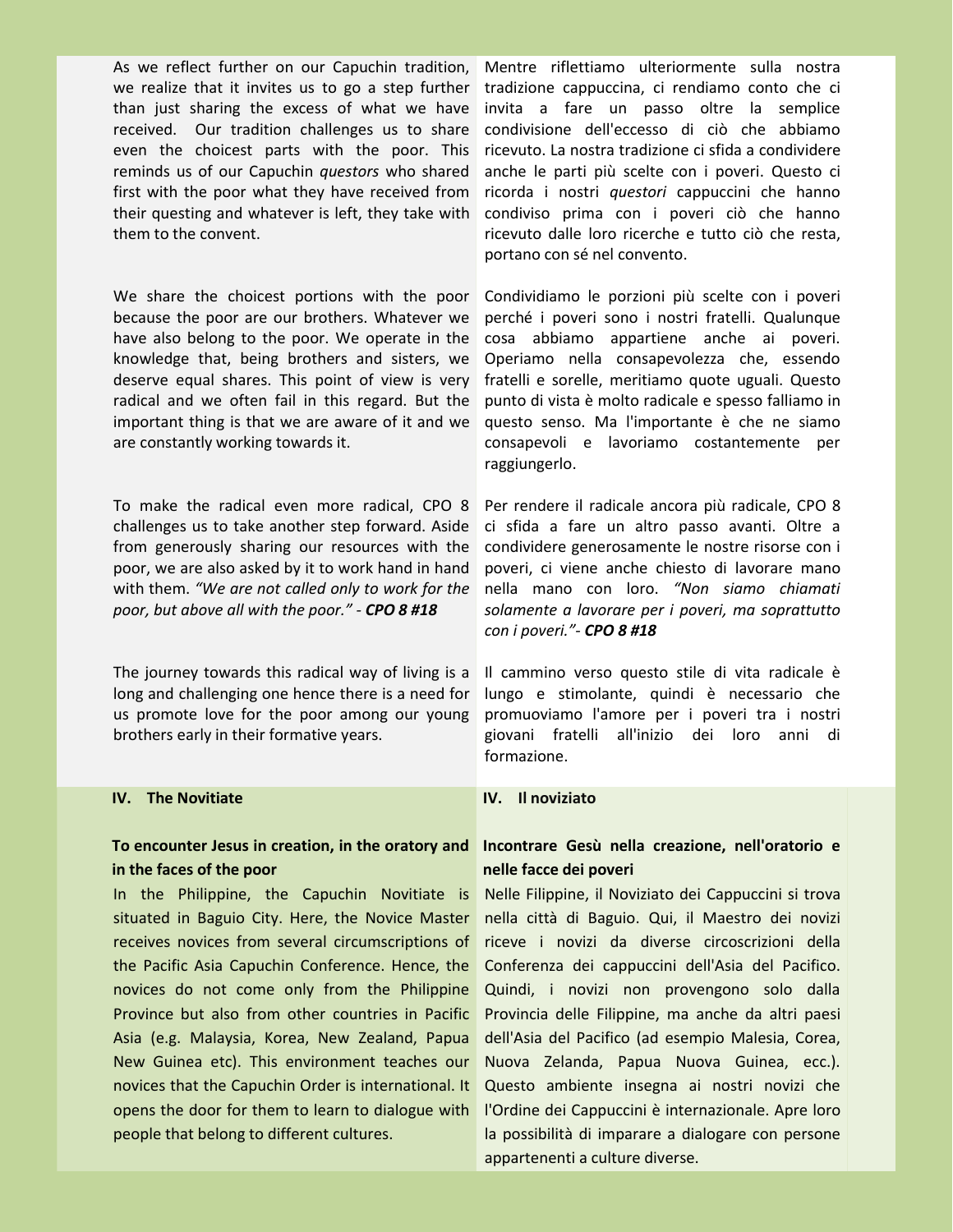The beauty of Novitiate life is that it mirrors the life of St. Francis at the beginning of his religious conversion. When St. Francis finally responded to the invitation of God, he went out of the walls of Assisi and searched for God in three places: (1) in the midst of creation as he contemplated in the caves of Mount Subasio (2) in a ruined church as he contemplated on the Cross of San Damiano and (3) in the faces of the lepers living outside of Assisi.

In the Novitiate, the novices also search for God in the same three places. They search for Him (1) in the midst of creation as they cultivate and beautify the garden of the Novitiate each day (2) in the Novitiate Oratory as they celebrate the Mass, pray the Divine Office and meditate and finally  $(3)$  in the faces of the poor that they often welcome and entertain when they take up the role of porter for the fraternity.

The contemplative environment of the Novitiate teaches the brothers to constantly remain in the presence of God even as they shift from one activity to the next. To expound on this further, I Per would like to share two quotes from the writings of St. Vincent de Paul regarding the contemplation of the presence of God in the faces of the poor and the suffering. St. Vincent wrote:

*"Do not become upset or feel guilty because you interrupted your prayer to serve the poor. God is not neglected if you leave him for such service. One of God's works is merely interrupted so that another can be carried out. So when you leave prayer to serve some poor person, remember that this very service is performed for God."* – *St. Vincent de Paul*

*"If you must leave prayer to attend the sick, leave it, and as you leave God in prayer, you will find God with the sick.*" - *Vincent de Paul*

Il bello della vita del noviziato è che rispecchia la vita di San Francesco all'inizio della sua conversione religiosa. Quando San Francesco alla fine rispose all'invito di Dio, uscì dalle mura di Assisi e cercò Dio in tre luoghi: (1) nel mezzo della creazione mentre contemplava nelle grotte del Monte Subasio (2) in un chiesa in rovina mentre contemplava la croce di San Damiano e (3) nei volti dei lebbrosi che vivono fuori da Assisi..

Nel noviziato, i novizi cercano anche Dio negli stessi tre luoghi. Lo cercano (1) nel mezzo della creazione mentre coltivano e abbelliscono il giardino del Noviziato ogni giorno (2) nell'Oratorio del Noviziato mentre celebrano la Messa, pregano l'Ufficio Divino e meditano e infine (3) nei volti dei poveri che spesso accolgono e intrattengono quando assumono il ruolo di facchino per la fraternità.

L'ambiente contemplativo del Noviziato insegna ai fratelli a rimanere costantemente alla presenza di Dio anche quando passano da un'attività all'altra. approfondire questo aspetto, vorrei condividere due citazioni degli scritti di San Vincenzo de Paoli riguardo alla contemplazione della presenza di Dio nei volti dei poveri e delle sofferenze. San Vincenzo ha scritto:

*"Non lasciarti turbare o sentirti in colpa perché hai interrotto la tua preghiera per servire i poveri. Dio non viene trascurato se lo lasci per tale servizio. Una delle opere di Dio viene semplicemente interrotta in modo che un'altra possa essere eseguita. Quindi quando lasci la preghiera per servire una povera persona, ricorda che questo stesso servizio viene eseguito per Dio ". - San Vincenzo de Paoli*

*"Se devi lasciare la preghiera per assistere i malati, lasciala e mentre lasci Dio in preghiera, troverai Dio con i malati". - Vincent de Paul*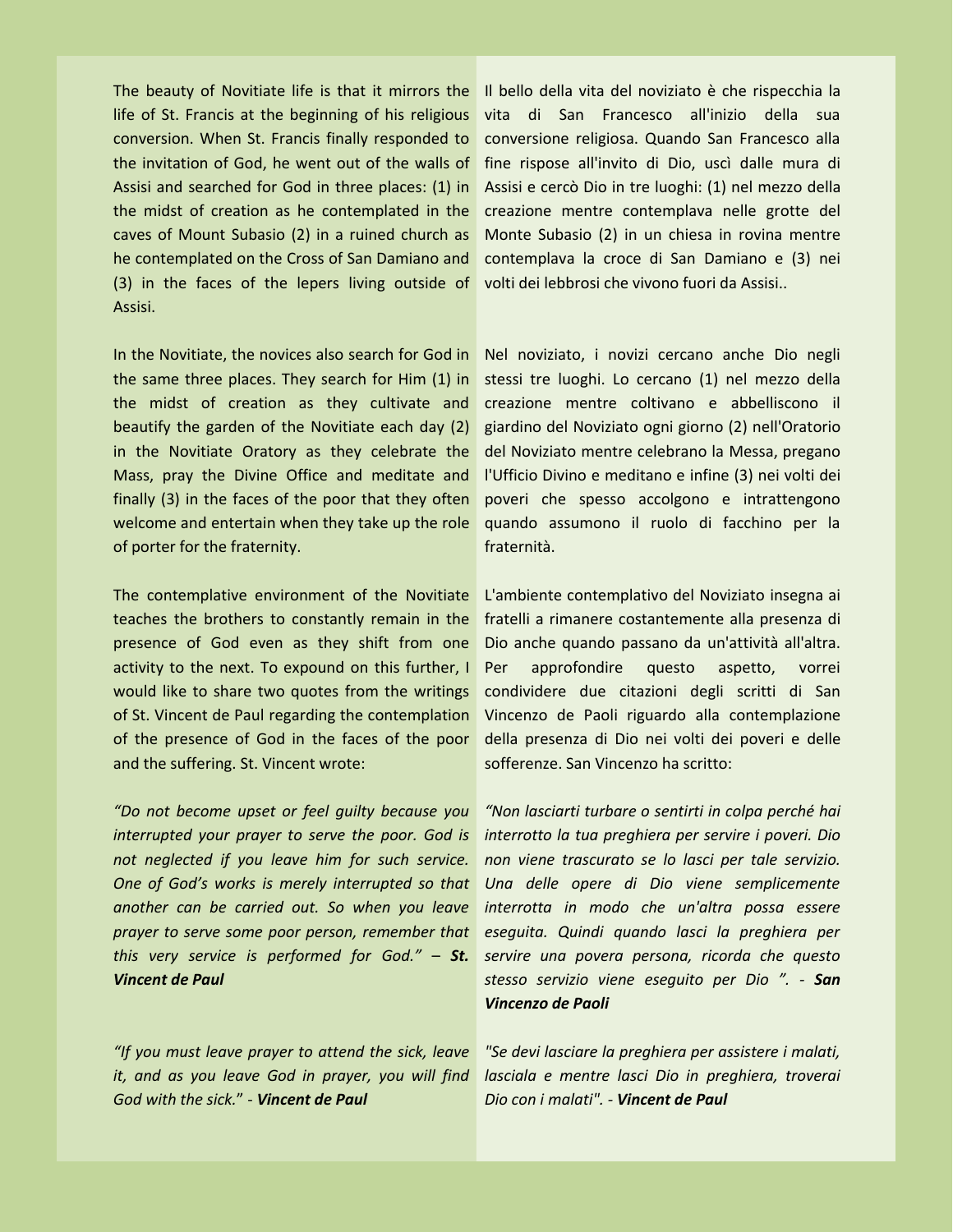#### **The Porter**

#### **il Portinaio**

One of the memorable experiences that every novice will have is the honor of being a porter. poor.

Whenever a poor person visits the Novitiate, the porter will welcome his guest warmly into the receiving parlor and listens to his request. After which, the poor would be asked to sit comfortably while the porter goes to the refectory and prepare a meal for him. The porter will serve the food in a special way. He would serve it on a tray together with a beverage and silverware. He then encourages the poor to eat in peace. The brother would then go and prepare a packet of food and other items that he later he gives to the poor after the meal.

During Advent and Lent, the care for the poor takes a deeper meaning with the knowledge that the money they save through fasting are used to provide the food that the porter generously share with the poor.

The brothers learn early in their religious formation to regard the poor with care and respect and to contemplate the face of Jesus in them. Each encounter with the poor becomes an opportunity for them to also encounter Jesus.

Part of the duty of the porter is to welcome the dovere del portinaio è di accogliere i poveri. Una delle esperienze memorabili che ogni novizio avrà sarà l'onore di essere un portinaio. Parte del

> Ogni volta che una persona povera visita il Noviziato, il portiere accoglierà calorosamente il suo ospite nel salone di accoglienza e ascolterà la sua richiesta. Dopodiché, ai poveri verrebbe chiesto di sedersi comodamente mentre il portinaio si recava nel refettorio e gli preparava un pasto. Il portinaio servirà il cibo in modo speciale. Lo avrebbe servito su un vassoio insieme a una bevanda e argenteria. Quindi incoraggia i poveri a mangiare in pace. Il fratello andava quindi a preparare un pacchetto di cibo e altri oggetti che in seguito dava ai poveri dopo il pasto.

> Durante l'Avvento e la Quaresima, la cura dei poveri assume un significato più profondo con la consapevolezza che i soldi che risparmiano attraverso il digiuno vengono utilizzati per fornire il cibo che il portiere condivide generosamente con i poveri.

> I fratelli imparano presto nella loro formazione religiosa a considerare i poveri con cura e rispetto e a contemplare il volto di Gesù in essi. Ogni incontro con i poveri diventa un'opportunità per loro di incontrare anche Gesù.



#### **V. Rural Gardens**

I grew up in a rural setting where every family has Sono cresciuto in un ambiente rurale dove ogni a small garden with vegetables and fruit trees. famiglia ha un piccolo giardino con alberi da frutta What fascinates me about these small gardens is e verdura. Ciò che mi affascina di questi piccoli that the garden of one family is also the garden of giardini è che il giardino di una famiglia è anche il the whole community. When a family is in need of giardino di tutta la comunità. Quando una famiglia a vegetable or a fruit that is not available in their ha bisogno di una verdura o di un frutto che non è garden, they would visit a neighbor that has the disponibile nel loro orto, visitano un vicino che ha vegetable or fruit they need and would ask it from la verdura o la frutta di cui hanno bisogno e lo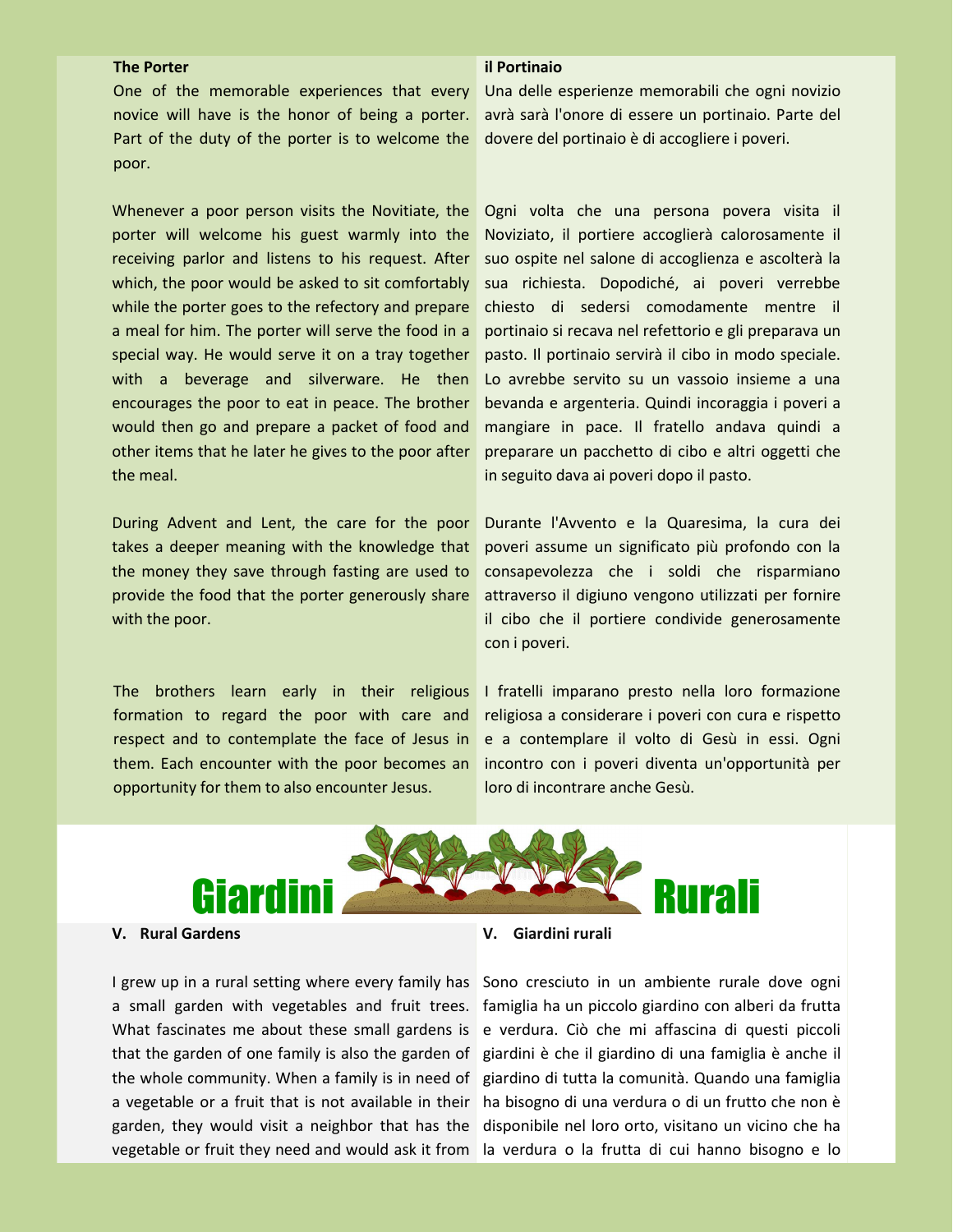the neighbor. The neighbor on his part would give chiedono al vicino. Il vicino da parte sua darebbe the item generously without expecting any l'oggetto generosamente senza aspettarsi alcun payment for it. At other occasions, if a neighbor pagamento per esso. Altre volte, se un vicino si approaches the family and ask for a fruit or a avvicina alla famiglia e chiede un frutto o un vegetable that they have, they on their part share ortaggio che possiede, it generously. When families cook a special meal, generosamente. Quando le famiglie cucinano un they cook not only for the family but also for their pasto speciale, cucinano non solo per la famiglia and the neighbors. neighbors.<br>During my immersion among the Bla'ans of Durante la mia immersione tra i Bla'an di Mauno,<br>During my immersion among the Bla'ans of Durante la mia immersione tra i Bla'an di Mauno,

Mauno, Columbio, Sultan Kudarat, the community Columbio, Sultan Kudarat, la comunità in cui vivo where I lived had just recently suffered from a aveva recentemente sofferto di siccità e il cibo era drought and food was very scarce. The father of molto scarso. Il padre della famiglia che mi ha the family that adopted me was a pastor of the adottato era un pastore della comunità. Pochi community. A few days after I arrived, the corn giorni dopo il mio arrivo, i gambi di mais che mio stalks that my foster father had planted a few padre adottivo aveva piantato qualche mese prima months earlier have finally matured and I sono-finalmente-maturati-e-l'ho-accompagnato-per accompanied him to harvest them. After the raccoglierli. Dopo il raccolto mi ha sussurrato che harvest he whispered to me that we will be condivideremo il raccolto con il resto della sharing the harvest with the rest of the community comunità perché molti non si sono ancora ripresi because many have not yet recovered from the dalla siccità. Nei giorni drought. In the days that followed, I would regolarmente persone che andavano regularly see people discretely going to the kitchen discretamente in cucina a casa nostra e uscivano of our house and would come out with a sack or a con un sacco o una borsa di mais. bag of corns.

*and he who has no money, come, buy and eat! Come, buy wine and milk without money and without price. - Isaiah 55:1*

With the advent of the COVID19 pandemic, the Con l'avvento della pandemia COVID19, il concetto concept of a vegetable garden at home is regaining its previous popularity. Quarantines have given people more time to tend gardens. The increased rise of unemployment and the cantagion of COVID19 in food processing plants have likewise made the home garden a sound economic option for many.

#### **REFLECTIONS:**

#### **1. The poor does not forget!**

Every year, our Capuchin Postnovices would begin the Advent season with the Greccio Experience. It is a one week retreat that culminates with the reenactment of the Birth of our Lord Jesus Christ. che culmina con la rievocazione storica della

lo condividono

seguenti, vedevo

"Ho, every one who thirsts, come to the waters; "O voi tutti che siete assetati, venite alle acque, e *voi che non avete danaro venite, comprate, mangiate! Venite, comprate senza danaro, senza pagare, vino elatte!" - Isaia 55:1*

> di orto in casa sta riacquistando la sua popolarità precedente. Le quarantene hanno dato alla gente più tempo per curare i giardini. L'aumento della disoccupazione e il contagio di COVID19 negli impianti di trasformazione alimentare hanno parimenti reso il giardino di casa una valida opzione economica per molti.

#### **LA RIFLESSIONE:**

#### **1. I poveri non dimenticano!**

Ogni anno, i nostri postnovizi cappuccini inizierebbero la stagione dell'Avvento con l'esperienza Greccio. È un ritiro di una settimana